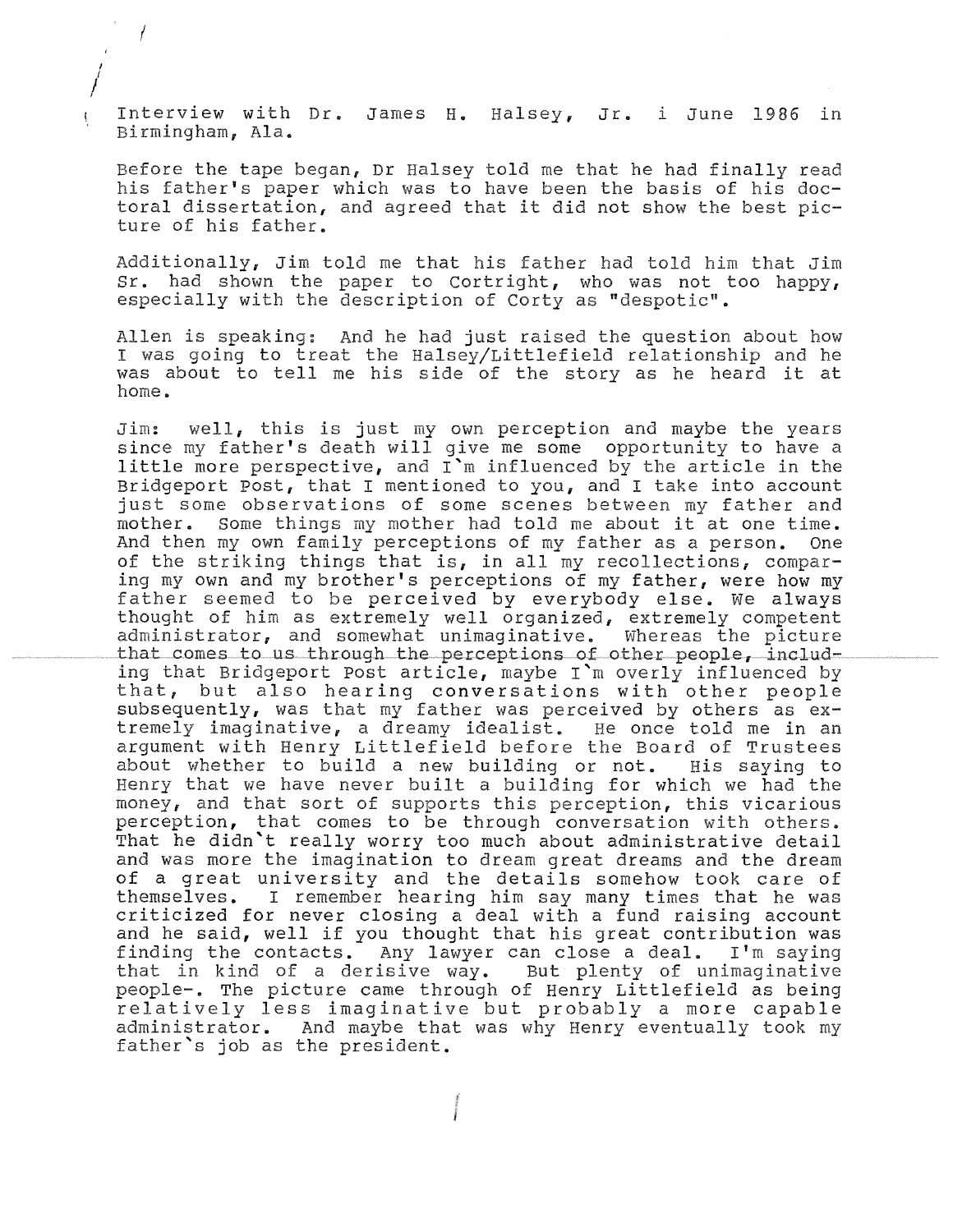My mother told me a story once about how when my father was appointed president in 1943 or 44, whenever it was, that Henry, I guess they were both vice presidents at that time, equal in authority, but my father had been there a little longer, so the announcement was made my father was going to be president and Henry vice president and Henry threw a terrible temper t and threatened to resign and my father took him out to dinner begged him to stay, saying that there is plenty of work here for both of us, and I need you, and perhaps he thinks of that as the worse mistake he ever made in his life considering all of the problems that occurred thereafter. That's was really the basic<br>perception that I have and really about all that I can add. My perception that I have and really about all that I can add. mother was very possessive and jealous about my father's position as president and she took the change, I think. harder than he did. He seemed to adjust reasonably well and I think it was very He seemed to adjust reasonably well and I think it was very threaatening and upsetting for her. Once they settled down I think they were happier together, then subsequently, when my father retired one of his hopes had been - He had two hopes,<br>both of which were disappointing. One was that he be made a both of which were disappointing. trustee and that was a great disappointment to him, the other was that the university would retain him as a chief consultant in fund raising, concentrating on especially large accounts and apparently they didn't want that. So those were both disappointments to him, but in the end it may have been better for him and my mother as a couple, because they then concentrated all their efforts and energies on the HISP program and in they were working together co-equally. Very productively working together in the house and the office was there in the home, I think, in the home on Park Place, and they travelled together and did a lot of travelling together, that was involving the HISP program and my perception was that those were the happiest years of their life together from his retirement until his death, whatever number of years that was. That seemed to be pretty productive and a<br>pretty happy time and it was sort of a remarkable thing, I pretty happy time and it was sort of a remarkable thing, think, you know I've only vicariously seen a sample of the HISP program and they sort of built another family life for themselves after all of us had grown up and moved away, and some of us were a little jealous and miffed sometimes that the HISP children would have more play in the Christmas post card than we did.

Allen: We all remember those Christmas post cards. As Allen: We all Lemenber those Christmas post cards,<br>of fact we were talking about it just today coming (machine) turned off and picked up with Allen speaking about MacJannet connection was the source of the international)

Jim: When he graduated from college he worked for his uncle, based in Chicago in some kind of export-inport business and my father was his European representative. He traveled all over Europe in  $1928-29$ , then the company went out of business with the stock market crash and the depression, and then my parents were married right about that time, 1930. They taught at Hammond High School, Hammond being the suburb of Chicago, for a year and were looking for other interesting things to do. I think my father,

 $\mathbb{Q}_-$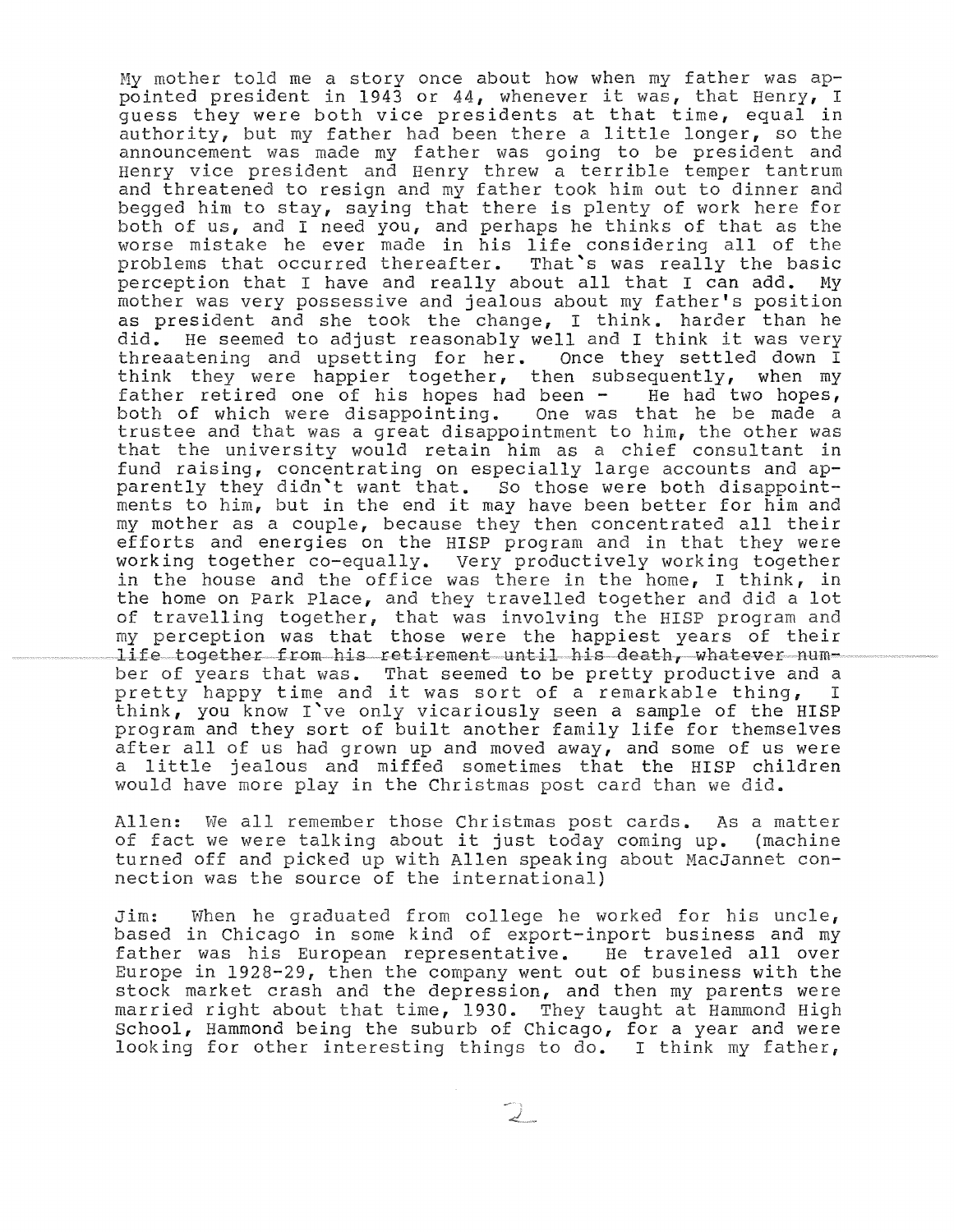maybe my father worked for Mr. MacJannet one year before they were married and in the meantime, my mother had just about gotten a job as a teacher in the Philippines. She said, either you may me now or I'm off on the next boat, and he caved in, I guess, and they were married and then they were both hired, I guess, by Mr. MacJannet and went to Europe then in 1930 and stayed for three years, when I was born, and we came back in 1934. They were then teaching at the MacJannet in Paris in the international school, catering to English speaking, you know the Diplomatic Corps in paris, people didn't know what to do with their children, didn't want to put them in French schools and what do you do with children in summer when school is out, so Mr. MacJannet, pretty imaginative himself developed a summer camp, and all the teachers were camp counselors including my parents. So I think it's from those contacts that those experiences that the international<br>interests. Mr. MacJannet, himself was always interested in Mr. MacJannet, himself was always interested in teaching. He was a great teacher of one on one. He was never a professor of anything, but he was a great one on one teacher. That was how he developed his school where he was living in Europe and just to make the kind of money to buy food he began tutoring children and students. He had one and pretty soon he had two, and then pretty soon he had a whole school. That helped not the limit of the school came about, and just the contacts, the international contacts, catering to these kind of people, diplomatic people, a lot of them were very interesting, stimulating, exciting people, and I think that experience impressed them and gave my parents this international outlook. And they couldn't do anything with it when the war came, but after the war, I think again, our first trip to Europe after the<br>war in 1949, I think, we went to the MacJannet camp. And that war in 1949, I think, we went to the MacJannet camp. sort of re-started the, I think restirred their interest in these international contacts and perhaps then my father began to see<br>opportunities for the university and recruiting of students for international programs. One thing lead to another and that $_{\mathbb{A}}$  lead to the United Nations people and Harold Wilson and Indira Ghandi, Golda Meier, those kind of people that they brought to the university, and I think adding to the stature of the university. I know how proud my father always was whenever he heard Harold Wilson talking about "his degree" and how he wants to go and visit his alma mater as an alumnus of the Univ. of Bridgeport.

Allen: As a matter of fact that came up in some correspondence which I had with him in trying to get him to speak at one of the international meetings.

Jim: Harold Wilson?

Allen: Yes. He was busy at the time and we just couldn't make contact, but he had some very, very favorable comments.

Jim: Of course I was away all of those years, I never met any of those people. Vicariously, I enjoyed hearing about them and se people. Vicariously, I enjoyed hearing about them and<br>ring about Bridgeport. I can remember in my later years, it  $became$ , has become less and less necessary for me to explain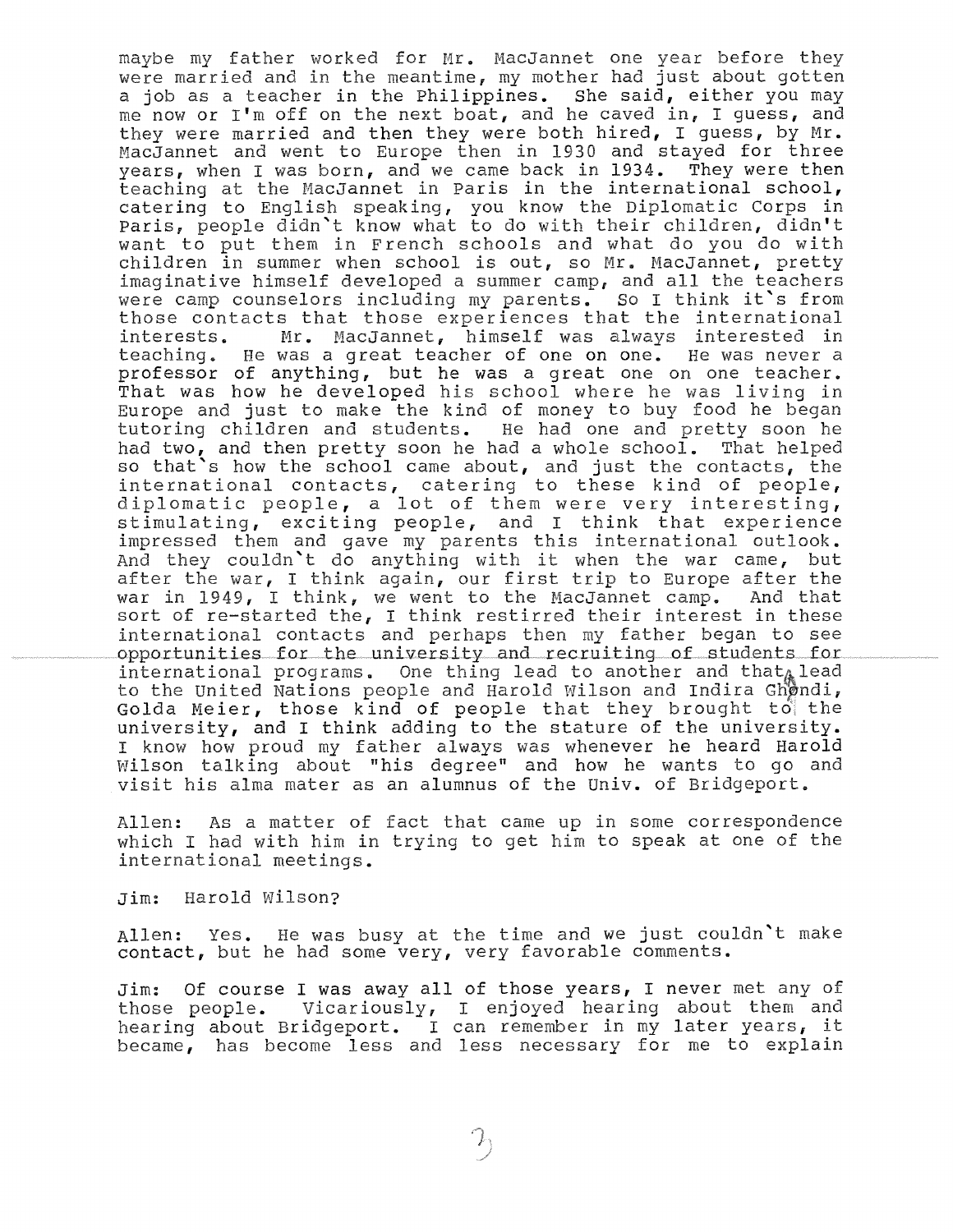where Bridgeport is. And that is some kind of gratification.

Allen: And if you travel overseas you will find it's even more well known, particularly, well I can speak for Asia, but I've done some work in Europe, mostly in Greece, where we have developed a considerable reputation.

Jim: Apparently my parents had a very gratifying trip to South America a few years before my father's death. They were ver well received by all the cultral ministers throughout South America. I quess we have had a lot of South Americans.

Allen: Yes, and I recall that, particularly important was Argentina. (machine turned off again)

Jim: My father's experience at the urban school, I think this<br>must have been 1937-38 when I was just four vears old. As I unmust have been 1937-38 when I was just four years old. derstand it, he was on some kind of commission which was determined by how many students that he recruited. Well, he was so successful in recruiting students that he broke the budget of the school and they refused to pay him what they owed so he resigned and this is one of the reasons why we came to Bridgeport. He was at the same time a graduate student at Columbia Teachers College, and it was there that he noticed that Mr. Cortright had posted an<br>ad on the bulletin board looking for an assistant. That was ad on the bulletin board looking for an assistant. where the contact, I think it was because of the disqust with the urban school situation where he wasn't being rewarded for his contribution, he came to the Jr. College of Connecticut and I remember traveling with him when recruiting students was one of his major jobs in the pre-war years.

I don't know whether you know about it or don't. Allen: Your father resigned from the Jr. College at one time.

Jim: Yes, he was going to be the President of a jr. college salisbury. In fact, he resigned twice. On two successive years, buristary. In the *restynce throw.* On the bucocostic years, apart.

Allen: When was the other one?

Jim: The same place, he resigned twice to go up there. This was in the war years. I don't remember the exact dates and I don't know what it was all about, but I don't know what the disatisfaction was or whether he just saw himself as vice president or assistant president and was going to have his own university. I remember that.

Allen: Do you remember why he did not go there?

Jim: No. I don''t know anything about that. As a place, it was pretty little. I remember going up there with my parents as an afternoon Sunday drive and it is way out in the country where there are farms, stables and barns and I don't remember any